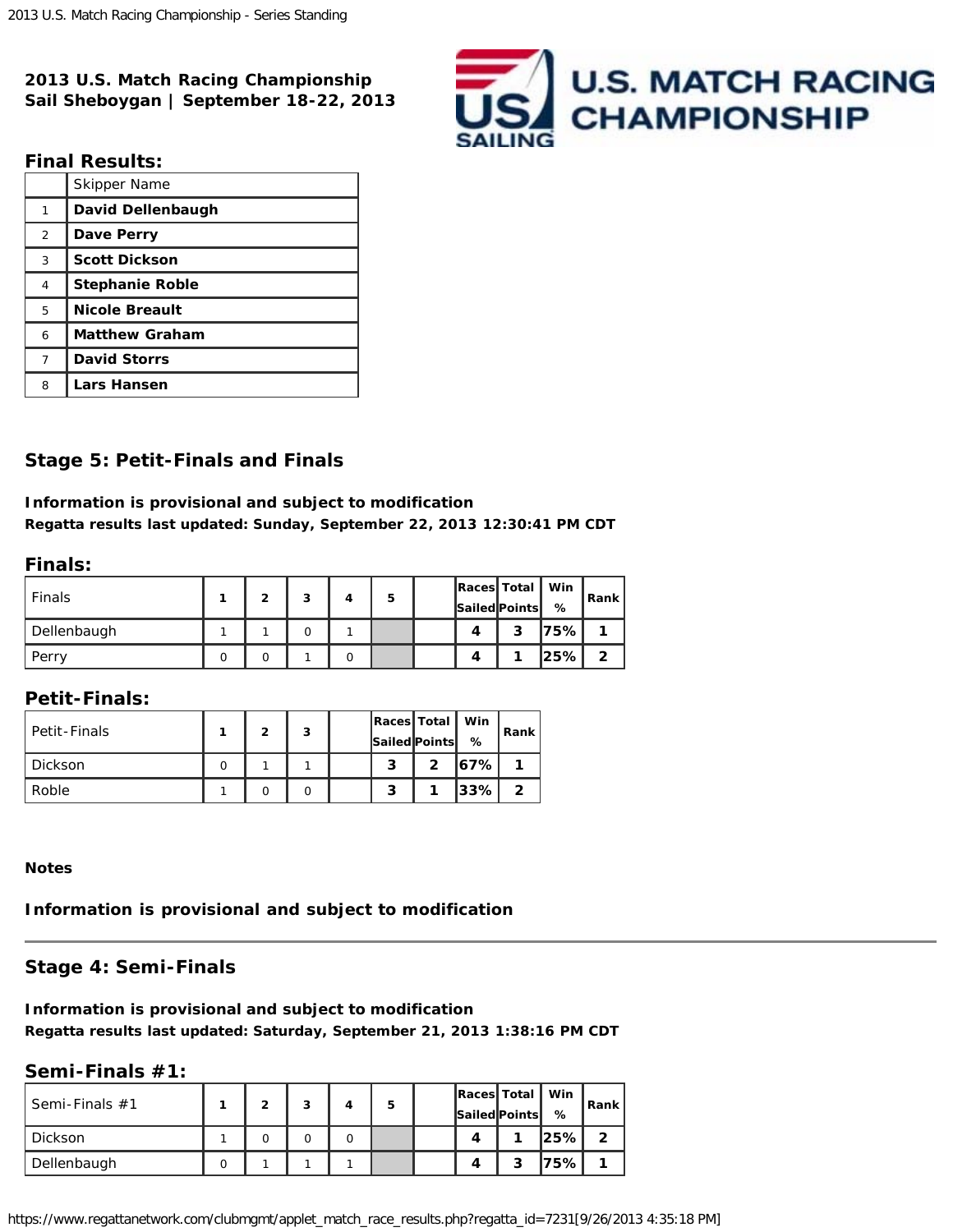## **Semi-Finals #2:**

| Semi-Finals $#2$ |  | 3 | 5 |   | Races Total<br>Sailed Points | Win<br>% | Rank |
|------------------|--|---|---|---|------------------------------|----------|------|
| Perry            |  |   |   | 5 | 3                            | l60%l    |      |
| Roble            |  |   |   | 5 | າ                            | l40%l    | ົ    |

**Notes**

# **Information is provisional and subject to modification**

# **Stage 2: 5th through 8th Consolation Knock-out**

## **Information is provisional and subject to modification Regatta results last updated: Saturday, September 21, 2013 1:11:06 PM CDT**

## **5th vs 6th Knock-out:**

| 5th vs 6th Knock-out | 2 | з | 5 |   | Races Total   Win<br>Sailed Points | ℅            | <b>Rank</b> |
|----------------------|---|---|---|---|------------------------------------|--------------|-------------|
| Graham               |   |   |   | Δ |                                    | <u> 25% </u> | າ           |
| <b>Breault</b>       |   |   |   | Δ | 2                                  | 75%          |             |

## **7th vs 8th Knock-out:**

| 7th vs 8th Knock-out | ົ | ິ | 5 |  | Races Total<br><b>Sailed Points</b> | Win<br>℅ | Rank         |
|----------------------|---|---|---|--|-------------------------------------|----------|--------------|
| Hansen               |   |   |   |  |                                     | l25%l    | $\mathbf{2}$ |
| <b>Storrs</b>        |   |   |   |  | э                                   | 75%      |              |

#### **Notes**

**Information is provisional and subject to modification**

# **Stage 1b: Double Round Robin #2**

#### **Information is provisional and subject to modification Regatta results last updated: Friday, September 20, 2013 3:55:03 PM CDT**

#### **Round Robin #2:**

| Round Robin $#2$ |          | 2        | 3        | 4        | 5        | 6 | 7        | 8           | Races Total<br><b>Sailed</b> Points |    | lWin %   Rank |                | <b>Tie</b><br>Break <sup>!</sup> |
|------------------|----------|----------|----------|----------|----------|---|----------|-------------|-------------------------------------|----|---------------|----------------|----------------------------------|
| [1] Graham       |          | $\Omega$ | $\Omega$ |          | $\Omega$ |   | $\Omega$ | $\Omega$    | 14                                  | 6  | 43%           | 5              | C11.1(a)                         |
| [2] Dickson      |          |          |          |          | $\Omega$ |   | $\Omega$ | $\Omega$    | 14                                  | 6  | 43%           | 4              | C11.1(a)                         |
| [3] Breault      |          | $\Omega$ |          | $\Omega$ | $\Omega$ |   | $\Omega$ | $\Omega$    | 14                                  | 4  | 29%           | 6              |                                  |
| [4] Hansen       | $\Omega$ | $\Omega$ |          |          | $\Omega$ |   | $\Omega$ | $\Omega$    | 14                                  | 3  | 21%           | 7              |                                  |
| [5] Dellenbaugh  |          |          |          |          |          |   |          |             | 14                                  | 14 | 100%          | 1              |                                  |
| [6] Storrs       | $\Omega$ | $\Omega$ | $\Omega$ | $\Omega$ | $\Omega$ |   | $\Omega$ | $\Omega$    | 14                                  | 2  | 21%           | 8              |                                  |
| [7] Perry        |          |          |          |          | O        |   |          | $\mathbf 0$ | 14                                  | 11 | 79%           | $\overline{2}$ |                                  |

https://www.regattanetwork.com/clubmgmt/applet\_match\_race\_results.php?regatta\_id=7231[9/26/2013 4:35:18 PM]